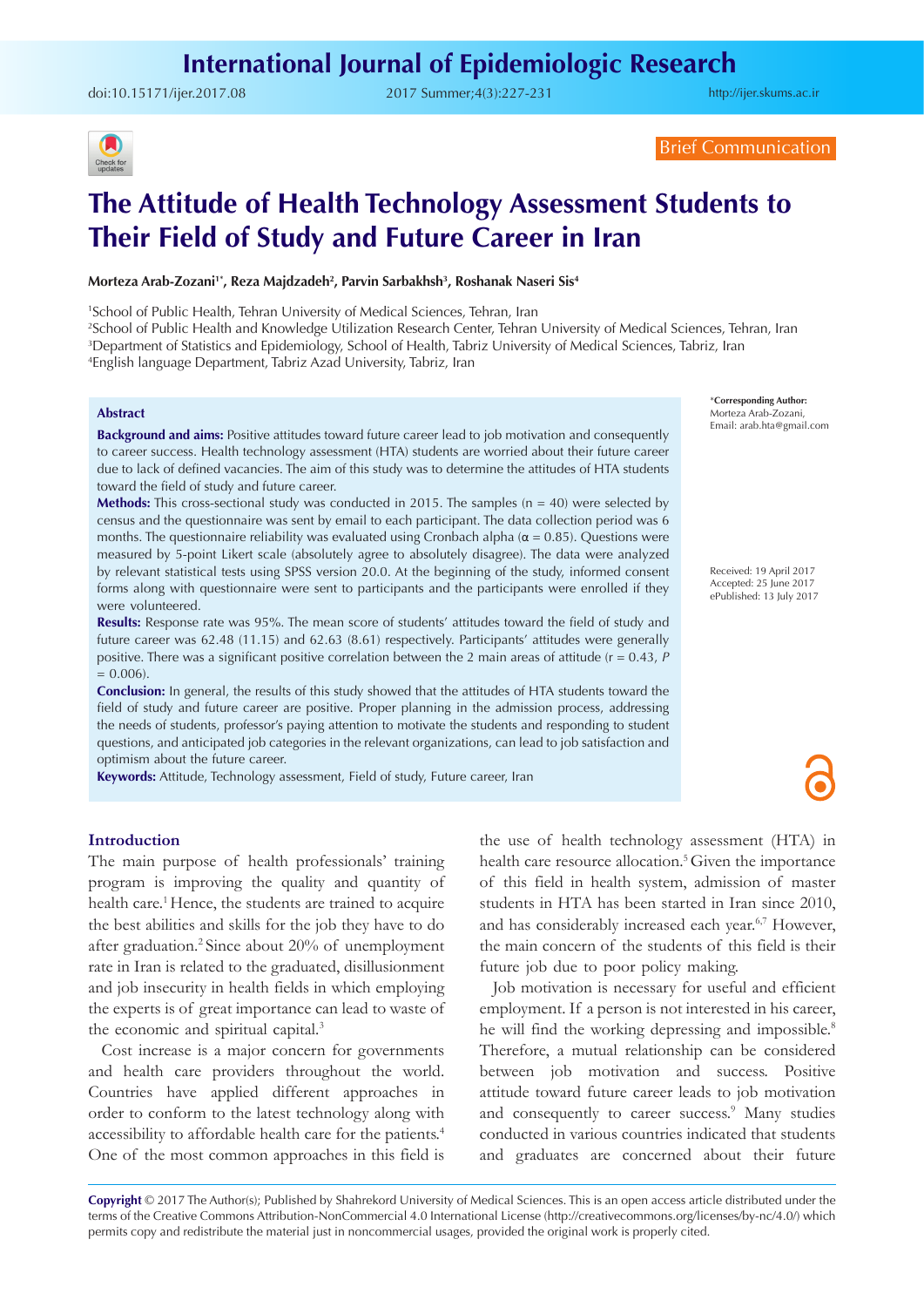#### career.3,10,11

Student admission with no planning and the job opportunities will cause frustration and lack of motivation in graduates.12-14 Conducting national and regional studies on attitude of students toward their future job and field is useful, and can provide the authorities with more information, for predicting social behavior and planning to create job motivation through revision in educational and recruitment programs. Since, to the best of our knowledge, no similar study is done due to the novelty of the field, conducting further studies is necessary. Thus, the aim of this study was to determine the attitude of HTA students toward the field of study and future career.

### **Methods**

This cross-sectional study determines the attitude of HTA students on the field of study and future career conducted in 2015. The population of the study was HTA students from different universities consisting of Tehran, Iran, Yazd and Kerman Universities of Medical Sciences. In this study, because of the limited number of population, we have considered the whole population as sample (sample  $=$  40). The questionnaire was sent by email to each participant. Minnesota satisfaction questionnaire which was translated and approved by Samadi et Al was used for data collection.12 The face and content validity of the questionnaire were examined and approved by 10 experts in the field of HTA. The reliability was evaluated using Cronbach alpha ( $\alpha$  = 0.85). The questionnaire consisted of 2 parts, first part included the demographic information and the second part included some questions about the attitude of students toward their future career and field of study (6 and 9 respectively). Questions were measured with 5-point Likert scale range from completely disagree to completely agree (1 to 5 respectively), totally agree to totally disagree. 20% (15 scores) represents the lowest and 100% (75 scores) the highest positive attitude to the field of study and future job. The data were analyzed with relevant statistical test (one-sample Kolmogorov-Smirnov test, *t* test, analysis of variance [ANOVA] and Tukey test) using SPSS 20. An informed consent form was sent by email to all participants before filling the questionnaire. Those who completed the form entered in the study. The participants filled out the questionnaires consciously and the researchers assured them that the information would be kept confidential.

# **Results**

Thirty-eight out of 40 questionnaires were completed and returned (response rate was 95%). Table 1 presents the demographic information of participant. The mean score of students' attitudes toward the field of study and future career was 62.48 (11.15) and 62.63 (8.61) respectively. Frequency distribution of mean and standard deviation of students' attitudes toward the field of study and future career are shown in Table 2.

One-sample Kolmogorov-Smirnov test was used to investigate the status of variables. The results of this test indicated the normal distribution of research variables. Accordingly, *t* test and ANOVA were used for analyzing the data. The results obtained from preliminary analysis are shown in Table 3. There were not any significant differences between sex, education status, employment status and semester number with field of study and future career. The result was significant only for entrance year in field of study (*P*   $= 0.044$ , CI: -3.50, 0.97). Further analysis with Tukey test revealed that there were significant differences between the years of 2010 and 2013 ( $P = 0.044$ , CI: 0.6754, 30.15).

The correlation between field of study and future career was tested using Pearson correlation coefficient. There was a significant positive correlation between the 2 main areas of attitudes ( $r = 0.43$ ,  $P = 0.006$ ).

# **Discussion**

Interest in field of study can lead to student progress or on the contrary to their disappointment, frustration and boredom to continue their study.15 This study, therefore, aimed to determine the attitude of HTA students toward the field of study and future career in Iran. Due to the lack of similar studies in the field of HTA, there is no direct comparison with other similar

**Table 1**. Demographic Characteristics of Participants in the Study

| <b>Variable</b>         | <b>Type</b>    | No. (%)   |  |  |
|-------------------------|----------------|-----------|--|--|
|                         | Male           | 18(47.4)  |  |  |
| Sex                     | Female         | 20(52.6)  |  |  |
|                         | 2010           | 2(5.3)    |  |  |
|                         | 2011           | 5(13.2)   |  |  |
| Entrance year           | 2012           | 11(28.9)  |  |  |
|                         | 2013           | 16(42.1)  |  |  |
|                         | 2014           | 4(10.5)   |  |  |
| <b>Education status</b> | Graduated      | 6(15.8)   |  |  |
|                         | Student        | 32 (84.2) |  |  |
|                         | Employed       | 15(39.5)  |  |  |
| Employment status       | Unemployed     | 23(60.5)  |  |  |
|                         | $\overline{2}$ | 4(10.5)   |  |  |
| Semester                | $\overline{4}$ | 19 (50)   |  |  |
|                         | 6              | 9(24.4)   |  |  |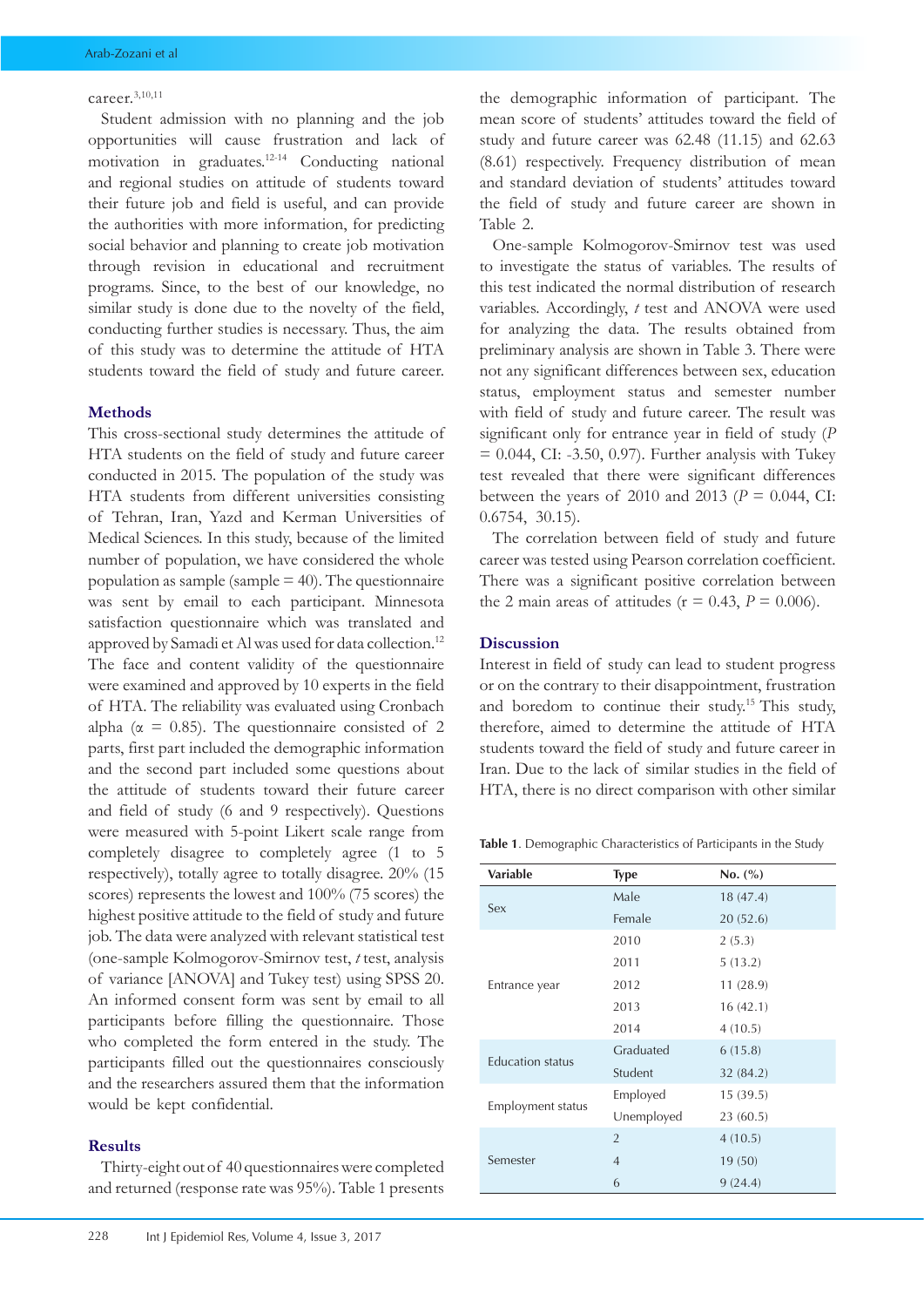| Question<br>No.       | <b>Questions</b>                                                                           | Completely<br>agree $(\% )$ | Agree<br>(° <sub>0</sub> ) | No idea<br>(° <sub>0</sub> ) | <b>Disagree</b><br>(° <sub>0</sub> ) | Completely<br>disagree $(\% )$ | Mean (SD)     |  |  |  |
|-----------------------|--------------------------------------------------------------------------------------------|-----------------------------|----------------------------|------------------------------|--------------------------------------|--------------------------------|---------------|--|--|--|
| <b>Field of Study</b> |                                                                                            |                             |                            |                              |                                      |                                |               |  |  |  |
| $\mathbf{1}$          | I chose this field because someone<br>recommended it to me                                 | 8(21.1)                     | 3(7.9)                     | 4(10.5)                      | 16(42.1)                             | 7(18.4)                        | 54.21 (28.62) |  |  |  |
| $\overline{2}$        | I am satisfied with choosing this field                                                    | 10(26.3)                    | 13(34.2)                   | 7(18.4)                      | 7(18.4)                              | 1(2.6)                         | 72.63 (22.97) |  |  |  |
| 3                     | The goals of presented subject fit with<br>individual needs and expectations of<br>student | 2(5.3)                      | 7(18.4)                    | 5(13.2)                      | 21(55.3)                             | 2(5.3)                         | 52.43 (20.73) |  |  |  |
| $\overline{4}$        | I've got more interest towards this field<br>after studying this course                    | 11(28.9)                    | 12(31.6)                   | 7(18.4)                      | 8(21.1)                              | 0(0)                           | 73.68 (22.35) |  |  |  |
| $\sqrt{5}$            | I think, my field will be more valuable in<br>higher education level                       | 10(26.3)                    | 14(36.8)                   | 8(21.1)                      | 5(13.2)                              | 1(2.6)                         | 74.21 (21.76) |  |  |  |
| 6                     | I think other student have proper view<br>toward my field                                  | 1(2.6)                      | 17(44.7)                   | 11(28.9)                     | 3(7.9)                               | 6(15.8)                        | 62.10 (22.67) |  |  |  |
| $\overline{7}$        | I think the community in which I lived in<br>have positive view toward this field          | 5(13.2)                     | 7(18.4)                    | 12(31.6)                     | 10(26.3)                             | 4(10.5)                        | 59.47 (23.93) |  |  |  |
| 8                     | I just chose this field because of the<br>interest in it                                   | 7(18.4)                     | 9(23.7)                    | 7(18.4)                      | 12(31.6)                             | 3(7.9)                         | 62.63 (25.54) |  |  |  |
| $\overline{9}$        | I chose this field because its future<br>income is higher than in other fields             | 1(2.6)                      | 10(26.3)                   | 5(13.2)                      | 14(36.8)                             | 8(21.1)                        | 50.52 (23.58) |  |  |  |
| <b>Future Career</b>  |                                                                                            |                             |                            |                              |                                      |                                |               |  |  |  |
| 10                    | Tutors encourage students to find the<br>appropriate future field                          | 3(7.9)                      | 7(18.4)                    | 8(21.1)                      | 12(31.6)                             | 8(21.1)                        | 52.10 (24.84) |  |  |  |
| 11                    | I think the monetary benefits of<br>employment in this field is appropriate                | 2(5.3)                      | 9(23.7)                    | 11(28.9)                     | 10(26.3)                             | 6(15.8)                        | 55.26 (22.98) |  |  |  |
| 12                    | I do not concerned about the job market<br>in this field                                   | 4(10.5)                     | 4(10.5)                    | 4(10.5)                      | 11(28.9)                             | 15(39.5)                       | 44.73 (27.28) |  |  |  |
| 13                    | I think employment status for Ph.D. levels<br>is better than the specialized level         | 8(21.1)                     | 9(23.7)                    | 10(26.3)                     | 6(15.8)                              | 5(13.2)                        | 64.73 (26.48) |  |  |  |
| 14                    | I like working in the field of health<br>technology assessment                             | 17(44.7)                    | 13(34.2)                   | 4(10.5)                      | 4(10.5)                              | 0(0)                           | 82.63 (19.82) |  |  |  |
| 15                    | Increasing admission of students in this<br>field is future career-threatening             | 15(39.5)                    | 7(18.4)                    | 11(28.9)                     | 4(10.5)                              | 1(2.6)                         | 76.31 (23.18) |  |  |  |

**Table 2.** Frequency Distribution, Mean and Standard Deviation of the Questions Regarding HTA Attitudes Toward the Field of Study and Future Career

studies. The main limitation of this study was the small sample size. However, this was unavoidable due to the limited population. The results of this study are not generalizable to other disciplines. Carrying out further research in this area is recommended.

Samadi et al conducted a study with the aim of evaluating environmental health students' attitudes toward their discipline and future career in Hamedan University of Medical Sciences used the same questionnaire. The results of this study indicated that the attitudes to field of study were positive and similar to our study, but the attitudes toward future career were negative and were inconsistent with our study.12 Kazemi Haki and Ghorbanian in another study investigated the knowledge and the interests of anesthesiology students toward their field of study and future career in Tabriz University of Medical Sciences.<sup>16</sup> Our finding was not compatible with Kazemi Haki and Ghorbanian study in the part that most students were concerned about future career.

However, it was consistent with our study results in the positive attitudes and interest in the field of study. There were similarities between the participant in our study and Gebremedhin study that investigated the pharmacy students' attitudes toward their field of study.17 More than half of them were satisfied with their course selection which was consistent with our results.

In general, the results of this study showed that the attitudes of HTA students in the field of study and future career were positive. However, the most negative attitude was expressed in response to question (number 12) that is about the future career  $(44.73 \pm 27.28)$ . The findings of this study verified the results of the previous studies in this field.

# **Conclusion**

The present study was designed to determine the attitudes of Iranian HTA students toward the field of study and future career. This study showed that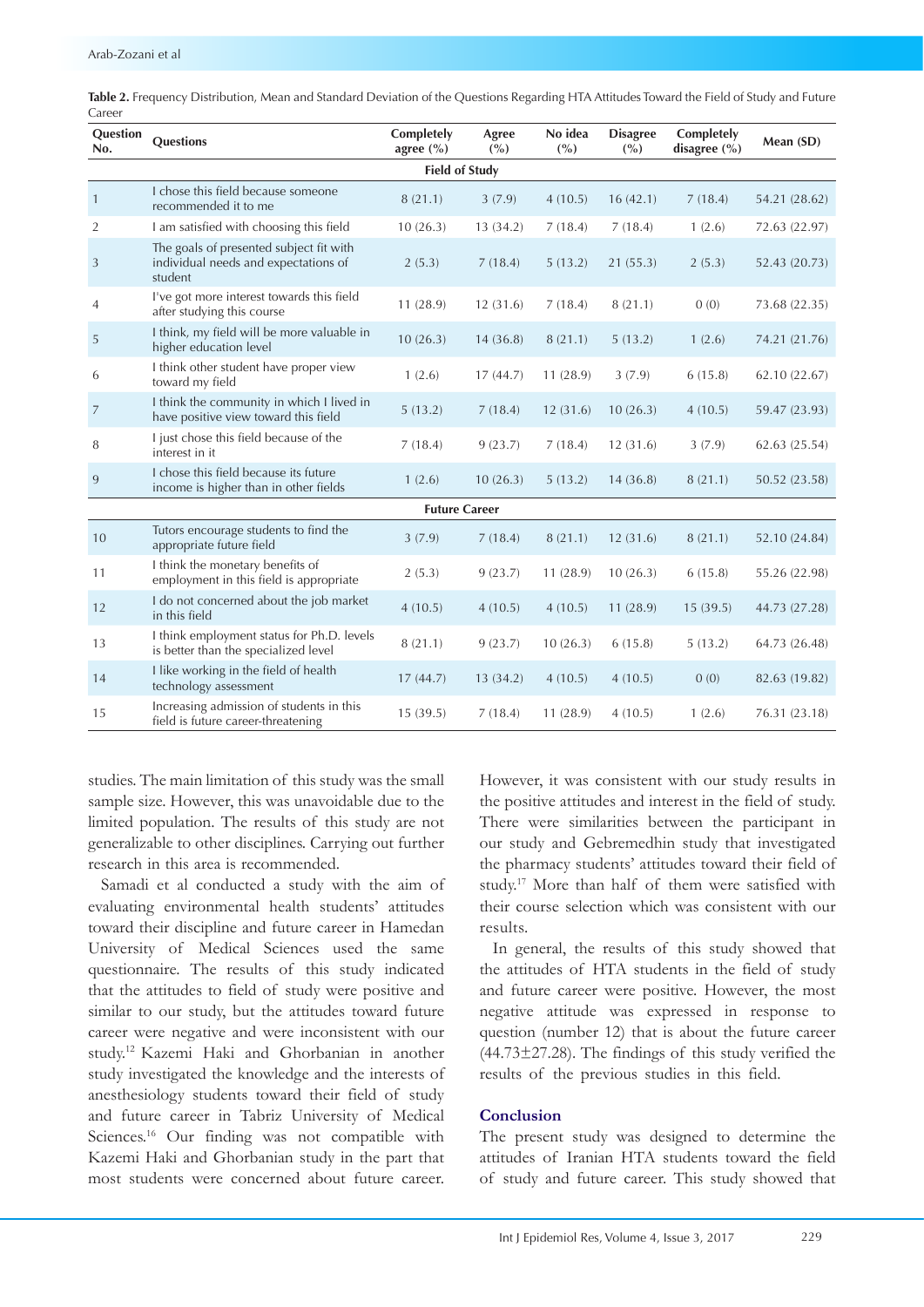| <b>Table 3.</b> ANOVA and t test Results for 2 Main Areas of Attitude |
|-----------------------------------------------------------------------|
|-----------------------------------------------------------------------|

|                                   |                | <b>Field of Study</b> |         |         |       | <b>Future Career</b> |         |          |       |
|-----------------------------------|----------------|-----------------------|---------|---------|-------|----------------------|---------|----------|-------|
|                                   |                |                       | P Value | 95% CI  |       | Mean± SD             | P Value | 95% CI   |       |
|                                   |                | Mean $\pm$ SD         |         | Lower   | Upper |                      |         | Lower    | Upper |
| Sex <sup>a</sup>                  | Male           | $60.80 \pm 9.69$      | 0.259   | $-8.85$ | 2.45  | $62.40 \pm 9.55$     | 0.908   | $-7.87$  | 7.02  |
|                                   | Female         | 64.00±7.44            |         |         |       | $62.83 \pm 12.67$    |         |          |       |
| Education status <sup>a</sup>     | Graduated      | $64.44 \pm 9.83$      | 0.551   | $-5.51$ | 10.17 | 57.77±16.82          | 0.251   | $-15.77$ | 4.25  |
|                                   | Student        | $62.11 \pm 8.49$      |         |         |       | $63.54 \pm 9.87$     |         |          |       |
| Employment<br>status <sup>a</sup> | Employed       | $62.14 \pm 8.81$      | 0.849   | $-6.43$ | 5.32  | $61.55 \pm 12.52$    | 0.638   | $-9.36$  | 5.80  |
|                                   | Unemployed     | $62.70 \pm 8.68$      |         |         |       | $63.33 \pm 10.39$    |         |          |       |
| Entrance year b                   | 2010           | $75.55 \pm 3.14$      | 0.044   | $-3.50$ | 0.97  | 66.66±9.42           | 0.710   | $-3.87$  | 7.23  |
|                                   | 2011           | $60.00 \pm 5.66$      |         |         |       | $56.66 \pm 18.10$    |         |          |       |
|                                   | 2012           | $61.91 \pm 7.79$      |         |         |       | $63.33 \pm 10.95$    |         |          |       |
|                                   | 2013           | $60.13 \pm 8.56$      |         |         |       | $62.50 \pm 10.43$    |         |          |       |
|                                   | 2014           | 70.00±8.41            |         |         |       | $66.66 \pm 5.44$     |         |          |       |
| Semester number b                 | $\overline{2}$ | $70.00 \pm 8.41$      |         |         |       | $66.66 \pm 5.44$     |         |          |       |
|                                   | $\overline{4}$ | 59.76±8.50            | 0.475   | $-4.52$ | 7.10  | $61.57 \pm 10.37$    | 0.198   | $-5.26$  | 7.95  |
|                                   | 6              | $62.77 \pm 6.58$      |         |         |       | $67.50 \pm 9.04$     |         |          |       |

<sup>a</sup>*t* test.

b ANOVA.

generally students participating in this study had a positive attitude toward their field of study and future career. The majority of students were satisfied with their course selection and stated that they became more interested in the field after they started studying. Likewise, most of them expressed their interest in working in the field of HTA. On the other hand, more than half of the students showed their concern about the job market in this field, and they considered the acceptance of high number of students in this field as a threat to future employment. This study can be used as a base for the future planning in this field. The results of this study suggest that if the admission process is properly planned, the needs of students would be addressed, the students would be motivated by the faculty members and student questions would be answered, proper jobs in the relevant organizations would be anticipated, and job satisfaction and optimism about the future career would be achieved.

### **Ethical Approval**

This study protocol was approved by Medical Sciences Research Ethics Committee of Tabriz University of Medical Sciences.

# **Conflict of Interest Disclosures**

The authors declare that they have no competing interests.

## **Acknowledgment**

The authors are indebted to the participants for their

trust, cooperation and valuable recommendations and feedbacks

#### **References**

- 1. Legare F, Politi MC, Drolet R, Desroches S, Stacey D, Bekker H. Training health professionals in shared decision-making: an international environmental scan. Patient Educ Couns. 2012;88(2):159-69. doi: 10.1016/j.pec.2012.01.002.
- 2. Haidet P, Dains JE, Paterniti DA, Hechtel L, Chang T, Tseng E, et al. Medical student attitudes toward the doctor-patient relationship. Med Educ. 2002;36(6):568-74.
- 3. Fallah M, Houshmand B, Joneidi Jafari A, Shamsai F, Bashirian S. Knowledge, Attitude and Research Ability of General Physicians and Dentists Graduated from Hamadan University of Medical Sciences. Iranian Journal of Medical Education. 2005;5(2):129-38.
- 4. Anderson GF, Frogner BK, Johns RA, Reinhardt UE. Health care spending and use of information technology in OECD countries. Health Aff (Millwood). 2006;25(3):819-31. doi: 10.1377/hlthaff.25.3.819.
- 5. Arab Zozani M, Bagheri Faradonbeh S, Jaafari Pooyan E. The Role of health technology assessment in improving healthcare quality. Payavard. 2015;9(4):400-14. [Persian].
- 6. Majdzadeh R, Nedjat S, Fotouhi A, Malekafzali H. Iran's approach to knowledge translation. Iran J Public Health. 2009;38(1):58-62.
- 7. Arab Zozani M, Vafaei Nasab MR, Amery H, Jafari A. The role of health technology assessment in evidence-based decision making and health policy: a review study. Journal of Health Administration. 2014;17(57):99-112. [Persian].
- 8. Lin HF. Effects of extrinsic and intrinsic motivation on employee knowledge sharing intentions. J Inf Sci. 2007;33(2):135-49. doi: 10.1177/0165551506068174.
- 9. Alonso P, Lewis GB. Public service motivation and job performance. Am Rev Public Adm. 2001;31(4):363-80. doi: 10.1177/02750740122064992.
- 10. Wang CK, Wong P-K. Entrepreneurial interest of university students in Singapore. Technovation. 2004;24(2):163-72. doi: 10.1108/09596110110365599.